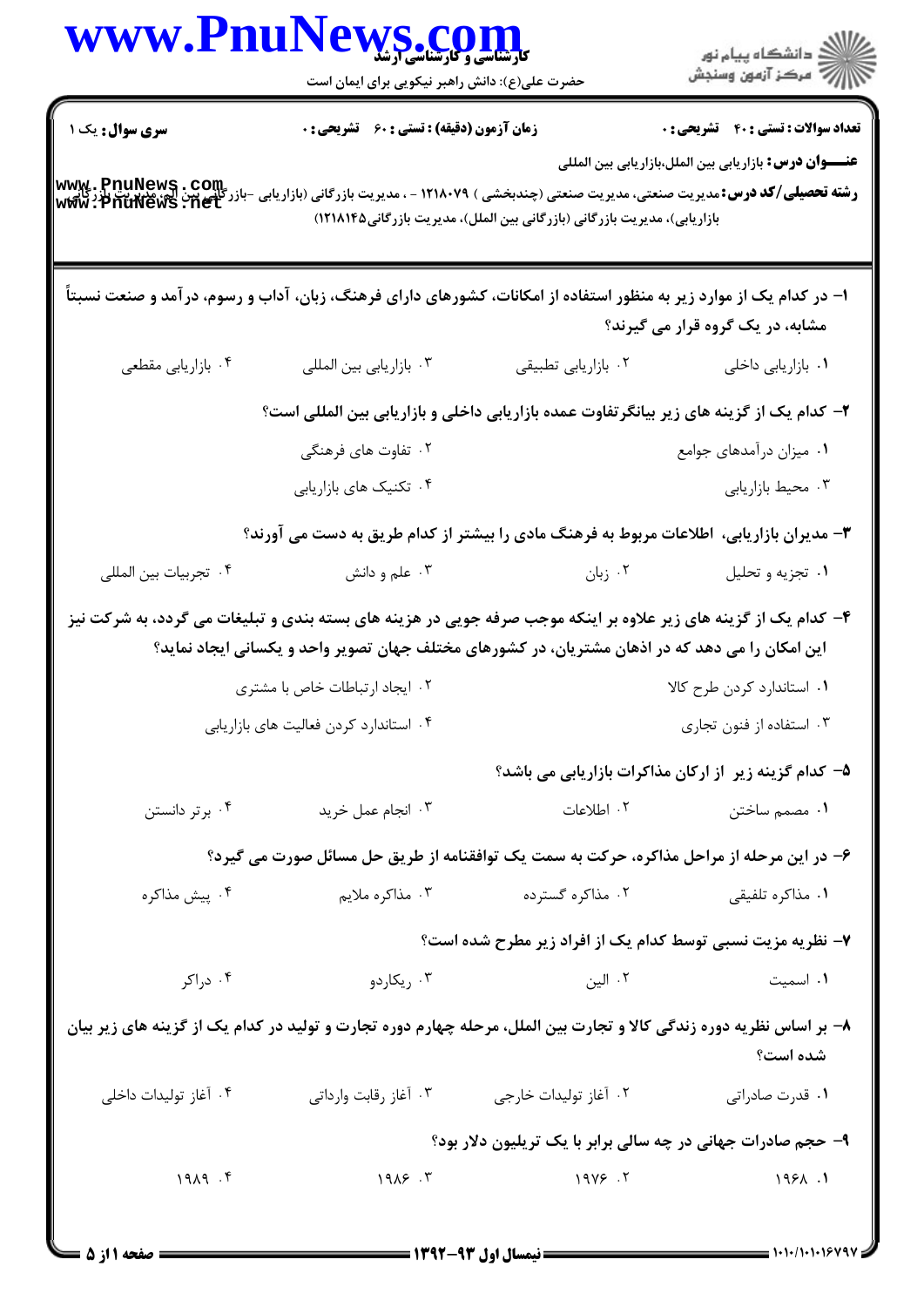|                                                              | www.PnuNews.com<br>حضرت علی(ع): دانش راهبر نیکویی برای ایمان است                                                                                       |                                                                                     | ر<br>دانشڪاه پيام نور<br>∥ مرڪز آزمون وسنڊش                                                                    |
|--------------------------------------------------------------|--------------------------------------------------------------------------------------------------------------------------------------------------------|-------------------------------------------------------------------------------------|----------------------------------------------------------------------------------------------------------------|
| <b>سری سوال : ۱ یک</b><br>www.PnuNews.com<br>www.PnuNews.net | زمان آزمون (دقیقه) : تستی : 60 ٪ تشریحی : 0<br><b>رشته تحصیلی/گد درس:</b> مدیریت صنعتی، مدیریت صنعتی (چندبخشی ) ۱۲۱۸۰۷۹ - ، مدیریت بازرگانی (بازاریابی | (بازاریابی)، مدیریت بازرگانی (بازرگانی بین الملل)، مدیریت بازرگانی1۲۱۸۱۴۵           | <b>تعداد سوالات : تستی : 40 - تشریحی : 0</b><br><b>عنــــوان درس:</b> بازاریابی بین الملل،بازاریابی بین المللی |
|                                                              | ۱۰− منبع اصلی اطلاعات برای بانک های خارجی و سایر کشورها و تصمیم گیران دولتی کدام یک می باشد؟                                                           |                                                                                     |                                                                                                                |
| ۰۴ حساب سرمايه                                               | ۰۳ حساب جاري                                                                                                                                           | ۰۲ حساب رسمی خزانه                                                                  | ٠١ تراز پرداخت ها                                                                                              |
|                                                              |                                                                                                                                                        | 1۱– کدام یک به اقدامات و قوانین دولتی در خصوص تجارت خارجی اشاره دارد؟               |                                                                                                                |
| ۰۴ خط مشي بازرگاني                                           | ۰۳ ملاحظات سیاسی                                                                                                                                       | ۰۲ تعرفه های گمرکی                                                                  | ٠١ حمايت از صنايع نوپا                                                                                         |
|                                                              | ۱۲– کدام یک از گزینه های زیر برای انتخاب یک کشور به عنوان بازار هدف، اهمیت به سزایی برای بازاریابان بین المللی دارد؟                                   |                                                                                     |                                                                                                                |
|                                                              | ۰۲ سرمایه گذاری خارجی                                                                                                                                  |                                                                                     | ۰۱ میزان صادرات یک کشور                                                                                        |
|                                                              | ۰۴ سودآوری                                                                                                                                             | ۰۳ میزان فعالیتهای اقتصادی یک کشور                                                  |                                                                                                                |
|                                                              |                                                                                                                                                        | ۱۳– اکثر دولت ها از کدام عامل زیر جهت تنظیم فعالیت های اقتصادی خود استفاده می کنند؟ |                                                                                                                |
|                                                              | ۰۲ افزایش واردات                                                                                                                                       | ۰۱ قدرت مالیاتی                                                                     |                                                                                                                |
|                                                              | ۰۴ همکاری های بین المللی                                                                                                                               |                                                                                     | ۰۳ تجارت جهانی                                                                                                 |
|                                                              |                                                                                                                                                        |                                                                                     | <b>۱۴</b> – هدف پیمان های مالیاتی کدام است؟                                                                    |
|                                                              | ۰۲ کاهش نرخ مالیات                                                                                                                                     |                                                                                     | ٠١. افزايش نرخ ماليات                                                                                          |
|                                                              | ۰۴ اجتناب از ماليات مضاعف                                                                                                                              |                                                                                     | ۰۳ ثبات نرخ ماليات                                                                                             |
|                                                              | ۱۵− ایجاد استانداردهای جهانی برای تجهیزات هواپیمایی و مسافرتهای هوایی بین المللی از وظایف اصلی کدام یک از سازمان                                       |                                                                                     | های زیر است؟                                                                                                   |
| ISO .۴                                                       | ۰۳ یاتا                                                                                                                                                | ۰۲ ایکائو                                                                           | ۰۱ آی ـ تی ـ یو                                                                                                |
|                                                              | ۱۶– کدام یک از گزینه های زیر، اولین مشکل در تحقیقات بازاریابی بین المللی به شمار می آید؟                                                               |                                                                                     |                                                                                                                |
|                                                              | ۰۲ کمبود دانش و شناخت بازارهای جهانی                                                                                                                   | ۰۱ کمبود زمان و شناخت بازارهای جهانی                                                |                                                                                                                |
|                                                              | ۰۴ کمبود دانش و شناخت بازارهای داخلی                                                                                                                   |                                                                                     | ۰۳ کمبود زمان و شناخت بازارهای داخلی                                                                           |
|                                                              |                                                                                                                                                        |                                                                                     | <b>۱۷- مرحله اول در برنامه ریزی فروش عبارت است از :</b>                                                        |
|                                                              | ۰۲ داشتن اطلاعات کامل از اوضاع بازار                                                                                                                   | ٠١ جمع أورى اطلاعات بازاريابي                                                       |                                                                                                                |
|                                                              | ۰۴ شناخت اطلاعات مورد نياز MIS                                                                                                                         |                                                                                     | ۰۳ تعيين بازار هدف                                                                                             |
|                                                              |                                                                                                                                                        |                                                                                     |                                                                                                                |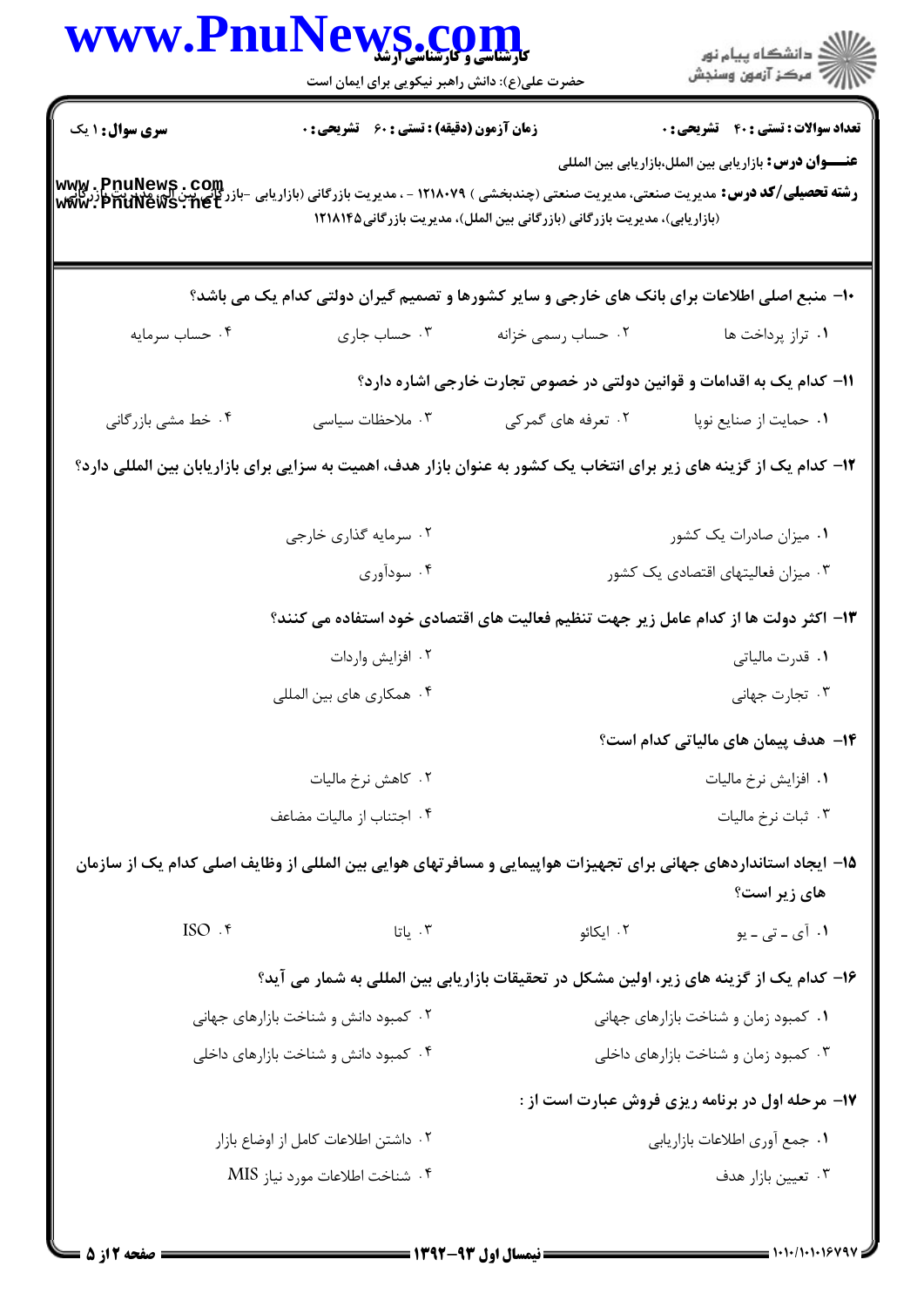|                        | WWW.PnuNews.com<br>حضرت علی(ع): دانش راهبر نیکویی برای ایمان است                                                                                                                     |                                                                   |                                                                                    |
|------------------------|--------------------------------------------------------------------------------------------------------------------------------------------------------------------------------------|-------------------------------------------------------------------|------------------------------------------------------------------------------------|
| <b>سری سوال : ۱ یک</b> | <b>زمان آزمون (دقیقه) : تستی : 60 ٪ تشریحی : 0</b>                                                                                                                                   |                                                                   | <b>تعداد سوالات : تستي : 40 قشريحي : 0</b>                                         |
| www.PnuNews.com        | <b>رشته تحصیلی/گد درس:</b> مدیریت صنعتی، مدیریت صنعتی (چندبخشی ) ۱۲۱۸۰۷۹ - ، مدیریت بازرگانی (بازاریابی<br>(بازاریابی)، مدیریت بازرگانی (بازرگانی بین الملل)، مدیریت بازرگانی1۲۱۸۱۴۵ |                                                                   | <b>عنــــوان درس:</b> بازاریابی بین الملل،بازاریابی بین المللی                     |
|                        |                                                                                                                                                                                      |                                                                   | ۱۸– گام سوم و مهم در MIS عبارت است از :                                            |
|                        | ۰۲ تنظیم یک سیستم منظم جمع آوری اطلاعات                                                                                                                                              |                                                                   | ۰۱ تعیین بازار فروش و هدف خارجی                                                    |
|                        | ۰۴ جمع أوري اطلاعات از طريق نظارت براي بازاريابي                                                                                                                                     |                                                                   | ۰۳ پردازش اطلاعات جمع آوري شده                                                     |
|                        | ۱۹- در کدام یک از روش های زیر، اثرات متغیر مستقل بر متغیر وابسته مطالعه می شود؟                                                                                                      |                                                                   |                                                                                    |
|                        | ۰۲ تکنیک حداقل مجذورات                                                                                                                                                               |                                                                   | ۰۱ تجزیه و تحلیل رگرسیون                                                           |
|                        | ۰۴ سری های زمانی                                                                                                                                                                     |                                                                   | ۰۳ تجزیه و تحلیل مقایسه ای                                                         |
|                        | +۲- در این حالت شرکت دارای کیفیت تولید بالا و در عین حال پوشش منطقه ای و عدم تمرکز جغرافیایی بالا می باشد؟                                                                           |                                                                   |                                                                                    |
|                        | ۰۲ وضعیت با برتری موقعیت جغرافیایی                                                                                                                                                   |                                                                   | ٠١. حالت ضعيف                                                                      |
|                        | ۰۴ وضعیت برتر                                                                                                                                                                        |                                                                   | ۰۳ وضعیت با برتری تولید                                                            |
|                        |                                                                                                                                                                                      |                                                                   | <b>۲۱</b> – کدام گزینه زیر بر شکل گیری استراتژی بازاریابی بین المللی اثر می گذارد؟ |
| ۰۴ عامل اقتصادى        | ۰۳ عامل سیاسی                                                                                                                                                                        | ۰۲ عامل بازار                                                     | ۰۱ عامل فرهنگی                                                                     |
|                        |                                                                                                                                                                                      |                                                                   | <b>3۲-</b> سنتی ترین راه ورود به بازار بین المللی عبارت است از :                   |
|                        | ۰۲ استفاده از آژانس های بازرگانی                                                                                                                                                     |                                                                   | ۰۱ تبلیغات                                                                         |
|                        | ۰۴ فرانشيز                                                                                                                                                                           |                                                                   | ۰۳ صادر کردن کالا                                                                  |
|                        | ۲۳- از کدام یک از روش های زیر می توان برای کاهش معایب روش اعطای مجوز تولید استفاده کرد؟                                                                                              |                                                                   |                                                                                    |
|                        |                                                                                                                                                                                      |                                                                   | ۰۱ اعطای امتیاز به شرکت های درجه دوم                                               |
|                        |                                                                                                                                                                                      |                                                                   | ۰۲ نامحدود کردن محصول و ناحیه فروش آن                                              |
|                        |                                                                                                                                                                                      | ۰۳ ثبت علائم تجارى، حق نشر و حق اختراع محصول به نام امتياز گيرنده |                                                                                    |
|                        |                                                                                                                                                                                      |                                                                   | ۰۴ اعطای امتیاز به شرکت های درجه اول                                               |
|                        | <b>۲۴</b> – کدام یک از گزینه های زیر از عوامل تشویق استراتژی غیر یکسان نمودن تولید کالا می باشد؟                                                                                     |                                                                   |                                                                                    |
|                        | ۰۲ آزمایش بازار                                                                                                                                                                      |                                                                   | ۰۱ تحریک مصرف کننده                                                                |
|                        | ۰۴ تولید و عرضه کالا در بازار                                                                                                                                                        |                                                                   | ۰۳ درجه سواد و بی سوادی                                                            |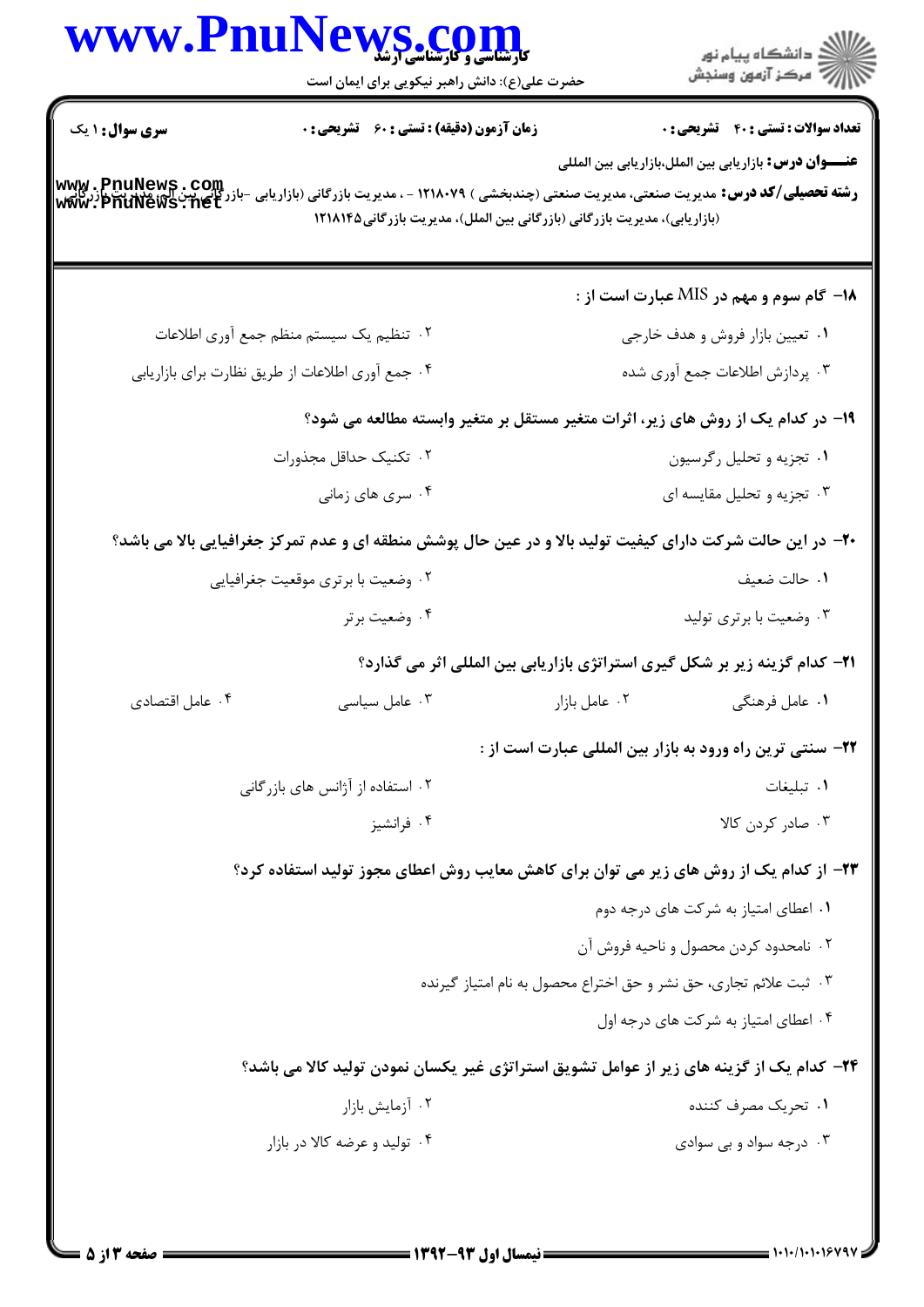|                                                                                                             |                    | ر<br>دانشڪاه پيام نور)<br>ا∛ مرڪز آزمون وسنڊش                                                                                                                                                                                                                                                                                                                                                                                                                                                                                                                                                                                                                                                                                                                                                                                                                                                                                                                                                                                                                                                                                                                                                                                                                                                                                                                                                                                                                                                                                                           |
|-------------------------------------------------------------------------------------------------------------|--------------------|---------------------------------------------------------------------------------------------------------------------------------------------------------------------------------------------------------------------------------------------------------------------------------------------------------------------------------------------------------------------------------------------------------------------------------------------------------------------------------------------------------------------------------------------------------------------------------------------------------------------------------------------------------------------------------------------------------------------------------------------------------------------------------------------------------------------------------------------------------------------------------------------------------------------------------------------------------------------------------------------------------------------------------------------------------------------------------------------------------------------------------------------------------------------------------------------------------------------------------------------------------------------------------------------------------------------------------------------------------------------------------------------------------------------------------------------------------------------------------------------------------------------------------------------------------|
|                                                                                                             |                    | <b>تعداد سوالات : تستی : 40 قشریحی : 0</b><br>عنـــوان درس: بازاریابی بین الملل،بازاریابی بین المللی                                                                                                                                                                                                                                                                                                                                                                                                                                                                                                                                                                                                                                                                                                                                                                                                                                                                                                                                                                                                                                                                                                                                                                                                                                                                                                                                                                                                                                                    |
|                                                                                                             |                    |                                                                                                                                                                                                                                                                                                                                                                                                                                                                                                                                                                                                                                                                                                                                                                                                                                                                                                                                                                                                                                                                                                                                                                                                                                                                                                                                                                                                                                                                                                                                                         |
|                                                                                                             |                    |                                                                                                                                                                                                                                                                                                                                                                                                                                                                                                                                                                                                                                                                                                                                                                                                                                                                                                                                                                                                                                                                                                                                                                                                                                                                                                                                                                                                                                                                                                                                                         |
| ۰۲ سلیقه مشتری                                                                                              |                    | ۰۱ مسائل فنی                                                                                                                                                                                                                                                                                                                                                                                                                                                                                                                                                                                                                                                                                                                                                                                                                                                                                                                                                                                                                                                                                                                                                                                                                                                                                                                                                                                                                                                                                                                                            |
| ۰۴ نقش دولت ها                                                                                              |                    | ۰۳ شرايط استفاده مختلف                                                                                                                                                                                                                                                                                                                                                                                                                                                                                                                                                                                                                                                                                                                                                                                                                                                                                                                                                                                                                                                                                                                                                                                                                                                                                                                                                                                                                                                                                                                                  |
|                                                                                                             |                    |                                                                                                                                                                                                                                                                                                                                                                                                                                                                                                                                                                                                                                                                                                                                                                                                                                                                                                                                                                                                                                                                                                                                                                                                                                                                                                                                                                                                                                                                                                                                                         |
| ۰۳ صادرات                                                                                                   |                    | ۰۱ تخصیص                                                                                                                                                                                                                                                                                                                                                                                                                                                                                                                                                                                                                                                                                                                                                                                                                                                                                                                                                                                                                                                                                                                                                                                                                                                                                                                                                                                                                                                                                                                                                |
|                                                                                                             |                    |                                                                                                                                                                                                                                                                                                                                                                                                                                                                                                                                                                                                                                                                                                                                                                                                                                                                                                                                                                                                                                                                                                                                                                                                                                                                                                                                                                                                                                                                                                                                                         |
|                                                                                                             |                    |                                                                                                                                                                                                                                                                                                                                                                                                                                                                                                                                                                                                                                                                                                                                                                                                                                                                                                                                                                                                                                                                                                                                                                                                                                                                                                                                                                                                                                                                                                                                                         |
|                                                                                                             |                    |                                                                                                                                                                                                                                                                                                                                                                                                                                                                                                                                                                                                                                                                                                                                                                                                                                                                                                                                                                                                                                                                                                                                                                                                                                                                                                                                                                                                                                                                                                                                                         |
| ۰۳ توزیع مصرفی                                                                                              |                    | ٠١ توزيع انحصاري                                                                                                                                                                                                                                                                                                                                                                                                                                                                                                                                                                                                                                                                                                                                                                                                                                                                                                                                                                                                                                                                                                                                                                                                                                                                                                                                                                                                                                                                                                                                        |
|                                                                                                             |                    |                                                                                                                                                                                                                                                                                                                                                                                                                                                                                                                                                                                                                                                                                                                                                                                                                                                                                                                                                                                                                                                                                                                                                                                                                                                                                                                                                                                                                                                                                                                                                         |
| ۰۳ برچسب زنی                                                                                                | ٠٢ انتخاب مارك     | ٠١ اندازه بسته                                                                                                                                                                                                                                                                                                                                                                                                                                                                                                                                                                                                                                                                                                                                                                                                                                                                                                                                                                                                                                                                                                                                                                                                                                                                                                                                                                                                                                                                                                                                          |
|                                                                                                             |                    |                                                                                                                                                                                                                                                                                                                                                                                                                                                                                                                                                                                                                                                                                                                                                                                                                                                                                                                                                                                                                                                                                                                                                                                                                                                                                                                                                                                                                                                                                                                                                         |
| ۰۲ ارائه خدمات بعد از فروش                                                                                  |                    | ٠١ عوامل بازدارنده                                                                                                                                                                                                                                                                                                                                                                                                                                                                                                                                                                                                                                                                                                                                                                                                                                                                                                                                                                                                                                                                                                                                                                                                                                                                                                                                                                                                                                                                                                                                      |
| ۰۴ حجم توليد                                                                                                |                    | ۰۳ دادن ضمانت های مربوط به کالا                                                                                                                                                                                                                                                                                                                                                                                                                                                                                                                                                                                                                                                                                                                                                                                                                                                                                                                                                                                                                                                                                                                                                                                                                                                                                                                                                                                                                                                                                                                         |
|                                                                                                             |                    |                                                                                                                                                                                                                                                                                                                                                                                                                                                                                                                                                                                                                                                                                                                                                                                                                                                                                                                                                                                                                                                                                                                                                                                                                                                                                                                                                                                                                                                                                                                                                         |
| ٠٣ تبليغات احتياطي                                                                                          | ٠٢ تبليغات يادآوري | ٠١ تبليغات اطلاعي                                                                                                                                                                                                                                                                                                                                                                                                                                                                                                                                                                                                                                                                                                                                                                                                                                                                                                                                                                                                                                                                                                                                                                                                                                                                                                                                                                                                                                                                                                                                       |
|                                                                                                             |                    | 32- شعارهای تبلیغاتی به چه منظوری طرح می شوند؟                                                                                                                                                                                                                                                                                                                                                                                                                                                                                                                                                                                                                                                                                                                                                                                                                                                                                                                                                                                                                                                                                                                                                                                                                                                                                                                                                                                                                                                                                                          |
| ۰۳ تکرار دائمی                                                                                              | ۰۲ اختصاصی بودن    | ۰۱ تحرک پذیری                                                                                                                                                                                                                                                                                                                                                                                                                                                                                                                                                                                                                                                                                                                                                                                                                                                                                                                                                                                                                                                                                                                                                                                                                                                                                                                                                                                                                                                                                                                                           |
|                                                                                                             |                    |                                                                                                                                                                                                                                                                                                                                                                                                                                                                                                                                                                                                                                                                                                                                                                                                                                                                                                                                                                                                                                                                                                                                                                                                                                                                                                                                                                                                                                                                                                                                                         |
| ۰۳ بازار چند قطبی                                                                                           | ۰۲ انحصار خالص     | ٠١. بازار رقابت خالص                                                                                                                                                                                                                                                                                                                                                                                                                                                                                                                                                                                                                                                                                                                                                                                                                                                                                                                                                                                                                                                                                                                                                                                                                                                                                                                                                                                                                                                                                                                                    |
|                                                                                                             |                    |                                                                                                                                                                                                                                                                                                                                                                                                                                                                                                                                                                                                                                                                                                                                                                                                                                                                                                                                                                                                                                                                                                                                                                                                                                                                                                                                                                                                                                                                                                                                                         |
| ۳۴- بر اساس ماتریس BCG، در کدام حالت کالا در مرحله رشد بوده و شرکت به منابع مالی برای توسعه کالا نیاز دارد؟ |                    |                                                                                                                                                                                                                                                                                                                                                                                                                                                                                                                                                                                                                                                                                                                                                                                                                                                                                                                                                                                                                                                                                                                                                                                                                                                                                                                                                                                                                                                                                                                                                         |
|                                                                                                             |                    | www.PnuNews.com<br>حضرت علی(ع): دانش راهبر نیکویی برای ایمان است<br>زمان آزمون (دقیقه) : تستی : 60 ٪ تشریحی : 0<br><b>رشته تحصیلی/کد درس:</b> مدیریت صنعتی، مدیریت صنعتی (چندبخشی ) ۱۲۱۸۰۷۹ - ، مدیریت بازرگانی (بازاریابی -بازر<br>(بازاریابی)، مدیریت بازرگانی (بازرگانی بین الملل)، مدیریت بازرگانی1۲۱۸۱۴۵<br>۲۵- کدام یک از عوامل مؤثر در تغییر کالا در بازارهای مختلف می باشد؟<br>۲۶– هنگامی که یک سازمان با یک کالا وارد بازار می شود به گزینش کدام یک از استراتژی های زیر اقدام می کند؟<br>۰۲ محصول در ۱۲ مخ<br>۲۷- رابرت آریس ( شیمی دان ) چه تعداد علامت تجاری را طی یک پیمان نامه در ماناکو به ثبت رسانید؟<br>$\gamma \gamma$ . $\gamma$ , $\gamma$ , $\gamma$ , $\gamma$ , $\gamma$ , $\gamma$ , $\gamma$ , $\gamma$ , $\gamma$ , $\gamma$ , $\gamma$ , $\gamma$ , $\gamma$ , $\gamma$ , $\gamma$ , $\gamma$ , $\gamma$ , $\gamma$ , $\gamma$ , $\gamma$ , $\gamma$ , $\gamma$ , $\gamma$ , $\gamma$ , $\gamma$ , $\gamma$ , $\gamma$ , $\gamma$ , $\gamma$ , $\gamma$ , $\gamma$<br>۲۸– کدام یک از گزینه های زیر، یکی از انواع روش های توزیع بر اساس بازار مصرف می باشد؟<br>۰۲ توزیع خدمات<br>۲۹– زبان، مقرات دولتی و اطلاعات مصرف کننده جزء مهم ترین عوامل کدام یک از گزینه های زیراست؟<br>۳۰– جهت ایجاد یک واحد خرده فروشی به کدام یک از عوامل زیر باید دقت کرد؟<br>۳۱–کدام نوع تبلیغات در مرحله بلوغ کالا اهمیت بسیاری دارد و منظور از آن این است که مصرف کننده را به تفکر در مورد کالا<br>وادار می کند و کالا را در ذهن مصرف کننده زنده نگه می دارد؟<br>۳۳– این نوع بازار برای اولین بار توسط اقتصاد دان انگلیسی به نام چمبردن مطرح شد؟ |